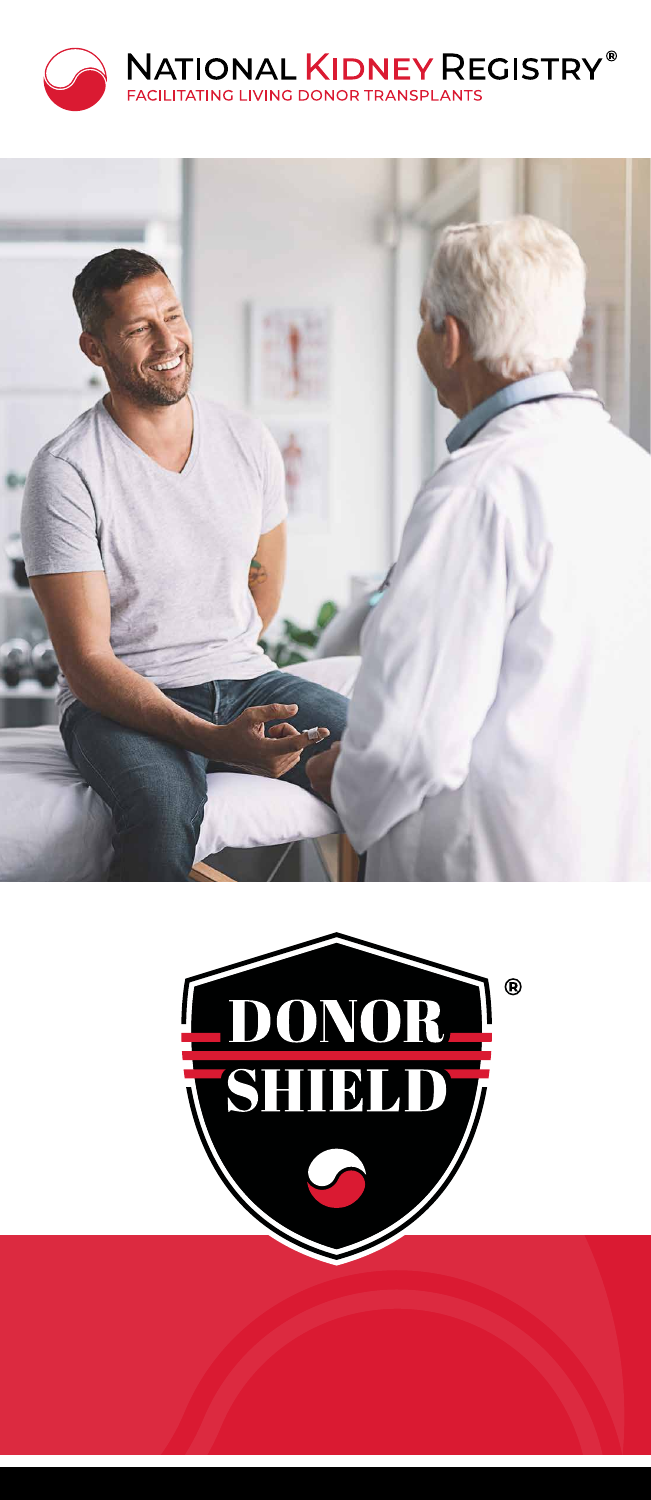## **Donor Protections offered through the National Kidney Registry's Donor Shield**



#### **Lost Wage Reimbursement\***

- **•** Reimbursement up to \$1,500/week for up to 6 weeks (weeks 3-6 require approval from transplant center)
- **•** SSN or EIN and documentation to support employment and income is required
- **•** Reimbursement generally made within 10 business days of transplant center confirming surgery is complete
- **•** Reimbursements made via ACH. Bank routing number and account number must be provided for reimbursement
- **•** Donor will receive 1099 Miscellaneous Income form for wage reimbursement†



#### **Travel & Lodging Reimbursement\***

- **•** Up to \$3,000 in travel and lodging expenses for the donor and a caregiver
- **•** Covers transportation (taxi, ride share, car rental, parking), mileage (IRS medical mileage rate) and lodging
- **•** Receipts for all costs are required for reimbursement
- **•** Approved reimbursement will generally be issued within 10 business days of receipts submission
- **•** Reimbursements are made via ACH. Bank routing number and account number must be provided for reimbursement†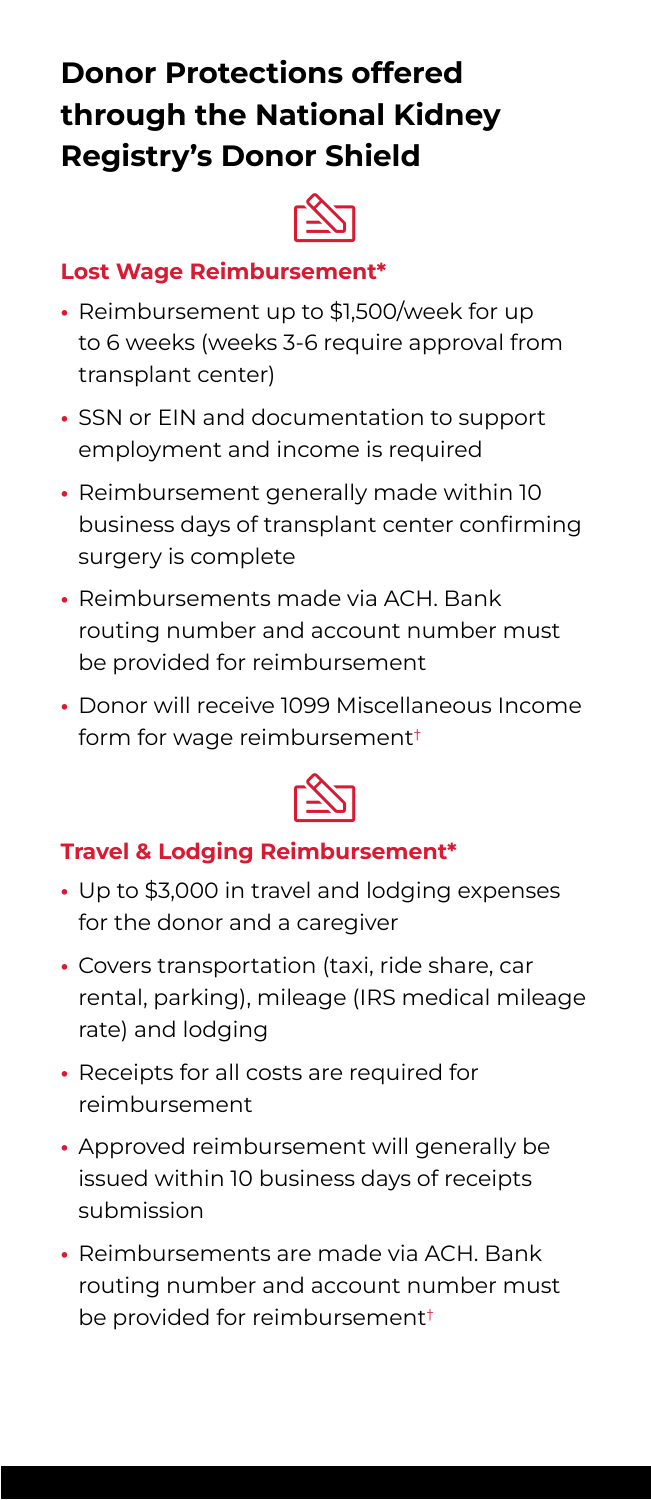# $\overleftrightarrow{\mathcal{L}}$

#### **Kidney Prioritization\*\***

**•** Prioritization for a living donor kidney should the donor ever need a transplant in the future



#### **Voucher Donation**

- **•** Donate when it is convenient for you and provide a voucher to your loved one(s) for prioritization for a living donor transplant through the National Kidney Registry
- **•** Standard Voucher: Donate now and provide a voucher for someone who is in imminent need of a kidney transplant
- **•** Family Voucher: Donate now and provide a voucher for up to five members of your immediate family who are not in imminent need of a transplant



#### **Remote Donation**

- **•** Donors can complete their evaluation and surgery at a local NKR transplant center
- **•** Avoid traveling to recipient's transplant center
- **•** Donated kidney is transported safely to the recipient

# <u>os</u>

#### **Best Match**

- **•** The NKR system utilizes the most advanced technology and science to find patients the best possible match
- **•** Better matches mean better outcomes and longer lasting kidney transplants, so your donation can last longer

#### **Donation Insurance\***

- **•** Donation life insurance with \$1,000,000 principal sum
- **•** Donation disability insurance policy: up to \$1,500/week for missed work up to 365 days post-donation
- **•** Disability insurance subject to last 12 months of earnings and 30-day waiting period

 $\bigotimes$ 



#### **Legal Support\***

- **•** Free legal support for issues directly related to kidney donation
- **•** Help fighting unlawful employment termination or discrimination by health or life insurance companies
- **•** Access to reasonably priced life insurance through NKR



#### **Complication Protection\***

- **•** Donors never pay for any type of donationrelated complication at any time after kidney donation
- **•** Travel, lodging and lost wage reimbursement for treatment of any donation-related complications



#### **Home Blood Draws\***

- **•** Phlebotomist comes directly to donor's home or place of employment
- **•** Eliminate trips to the transplant center and time off work



#### **Help Other Donors\*\***

- **•** Provide feedback on your donor experience to improve the experience for other donors
- **•** Delivered automatically via email throughout the donation process
- **•** Designed to take less than 5 minutes to complete
- \* *Donors must participate in an NKR swap or donate at a Donor Shield Direct center to receive this protection.*
- \*\* *Donors must participate in an NKR swap to receive this support.*
- † *ACH payment will come from the law firm of Smith Carroad Levy Wan & Parikh, which has been retained by the NKR to manage the Donor Shield reimbursement process.*